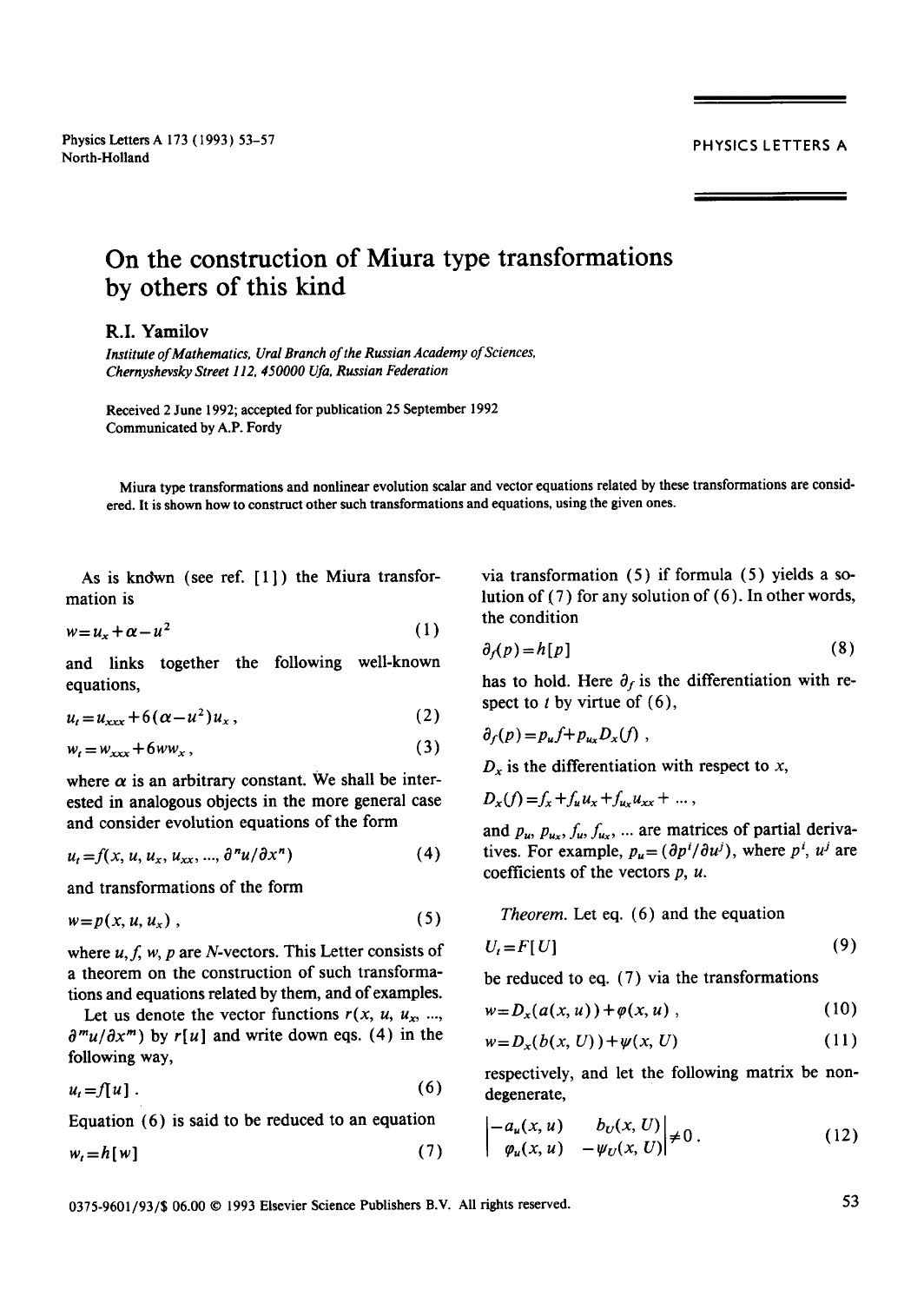Then there exists an equation

$$
v_t = g[v] \tag{13}
$$

that will be reduced to eqs. (6), (9) by transfor mations of the form

$$
u=q(x, v, v_x), \qquad (14)
$$

$$
U = Q(x, v, v_x) \tag{15}
$$

(see diagram (19) ). The formulae

$$
b(x, Q) - a(x, q) = v, \qquad (16)
$$

$$
\varphi(x,q) - \psi(x,Q) = v_x, \qquad (17)
$$

$$
g[v] = b_U(x, Q)F[Q] - a_u(x, q)f[q] \tag{18}
$$

enable one to construct the vector functions  $q, Q, g$ :

$$
\begin{array}{ccc}\n\langle f \rangle & \longleftarrow & \langle g \rangle \\
\downarrow & & \downarrow \\
\langle h \rangle & \longleftarrow & \langle F \rangle\n\end{array} \tag{19}
$$

**It will be noted that if** 

$$
|a_u| \neq 0, \quad |b_U| \neq 0,
$$
\n
$$
(20)
$$

then one can apply point transformations  $\tilde{u}$ =  $a(x, u)$ ,  $\tilde{U} = b(x, U)$  to eqs. (6), (9) and bring (10), (11) into a form such that  $a=u, b=U$ . In this case, instead of  $(12)$ ,  $(16)-(18)$  we have the more simple nondegeneracy condition

$$
|\varphi_u(x, u) - \psi_v(x, U)| \neq 0
$$
\n(21)

and the following formulae for  $q$ ,  $Q$ ,  $g$ .

$$
\varphi(x,q) - \psi(x,q+v) = v_x, \qquad (22)
$$

$$
Q = q + v, \quad g[v] = F[q + v] - f[q]. \tag{23}
$$

*Proof.* We shall consider pairs of solutions  $(u, U)$ of eqs. (6), (9) which satisfy the constraint

$$
D_x(a(x, u)) + \varphi(x, u)
$$
  
= 
$$
D_x(b(x, U)) + \psi(x, U)
$$
. (24)

Let us show that  $(24)$  is compatible with  $(6)$ ,  $(9)$ . Differentiating  $(24)$  with respect to t we obtain the compatibility condition

$$
\partial_f (D_x(a) + \varphi) = \partial_F (D_x(b) + \psi) \tag{25}
$$

Now let us use that eqs. (6), (9) are reduced to eq.  $(7)$  via  $(10)$ ,  $(11)$ . This allows us to write down the condition (25) as follows,

$$
h[D_x(a) + \varphi] = h[D_x(b) + \psi]
$$
\n(26)

(see  $(8)$ ). It is obvious that  $(24)$  implies  $(26)$ . Thus system  $(6)$ ,  $(9)$ ,  $(24)$  is compatible, and relationship (25 ) holds for the solutions of this system. It is easy to see that (25) can be expressed in the form

$$
D_x(a_u f) + \varphi_u f = D_x(b_U F) + \psi_U F \,.
$$
 (27)

Let us introduce a new vector function in the following way,

$$
v = b(x, U) - a(x, u) \tag{28}
$$

In virtue of (24) the equality

$$
v_x = \varphi(x, u) - \psi(x, U) \tag{29}
$$

holds. It follows from (12) that the change of variables (28), (29) between u, U and v,  $v_x$  is invertible. The inverse change of variables has the form (14), (15) where  $q$ ,  $Q$  satisfy (16), (17). It is clear that

$$
\begin{pmatrix} -a_u & b_U \\ \varphi_u & -\psi_U \end{pmatrix} \begin{pmatrix} q_v & q_{v_x} \\ Q_v & Q_{v_x} \end{pmatrix} = E \ . \tag{30}
$$

Differentiating  $(28)$  with respect to t we obtain  $(13)$ , (18). Hence,  $\nu$  satisfies (13), (18) for any solutions of  $(6)$ ,  $(9)$ ,  $(24)$ . We have to prove that u, U are solutions of  $(6)$ ,  $(9)$  for any one of  $(13)$ ,  $(18)$ . That is to say, we have to establish that

$$
\partial_g(q) - f[q] = \partial_g(Q) - F[Q] = 0 \tag{31}
$$

(see  $(8)$ ). To do this, let us transform  $(31)$  into

$$
\begin{pmatrix} q_v & q_{v_x} \\ Q_v & Q_{v_x} \end{pmatrix} \begin{pmatrix} g \\ D_x(g) \end{pmatrix} = \begin{pmatrix} f[q] \\ F[Q] \end{pmatrix}
$$
 (32)

and note that (32) is equivalent to

$$
g = b_U F[U] - a_u f[u], \qquad (33)
$$

$$
D_x(g) = \varphi_u f[u] - \psi_U F[U] \tag{34}
$$

(see  $(30)$ ). It is seen that  $(33)$  follows from  $(18)$ as well as  $(34)$  follows from  $(27)$ ,  $(33)$ .

So we see that in order to obtain  $(13)-(15)$  from  $(6)$ ,  $(7)$ ,  $(9)$ – $(11)$ , we consider the constraint  $(24)$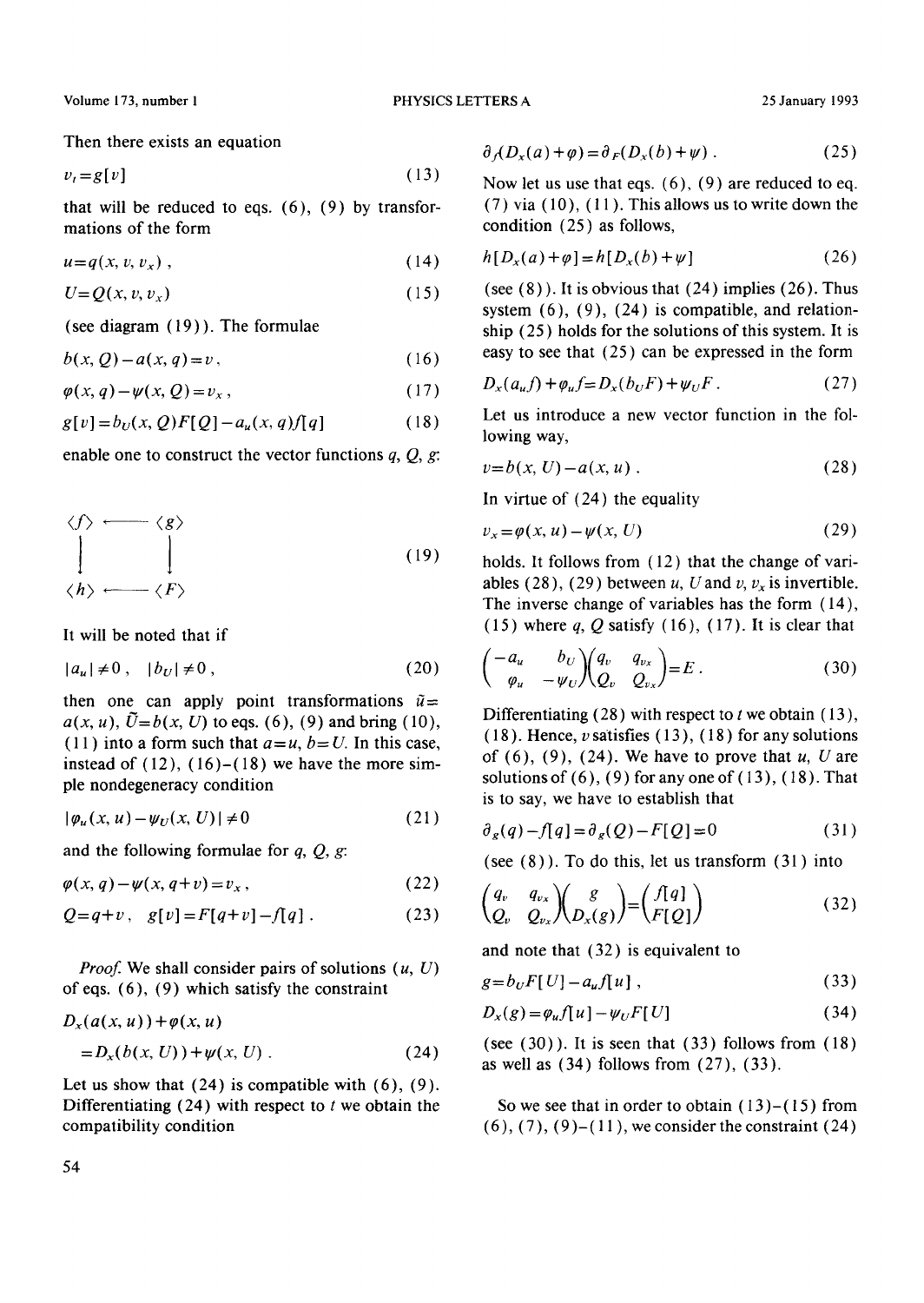and choose a new variable  $\nu$  in a special way. The result can be generalized if one can choose such a variable in the case of more complicated constraints. Note that the question of the choice of new variables in constraints analogous to (24) was investigated in ref. [2].

There are many instances in which the theorem can be applied. We shall discuss here some of them. All scalar equations and transformations of the form (4) and (5) we shall deal with have been well-known for a long time.

The functions  $f, F, h$  as well as the transformations (10), ( 11 ) may coincide with each other. This means in particular that  $(10)$ ,  $(11)$  may be auto-transformations. On the other hand, if we are given only one transformation, we can take advantage of the theorem too (see below).

In the first instance we shall assume that  $(6)$ ,  $(10)$ coincide with (9), ( 11 ) respectively. The diagram (19) will become such that

 $\langle h \rangle \leftarrow \langle f \rangle \mathrel{\succeq} \langle g \rangle$ .

Let us consider scalar equations of the form

$$
w_t = (D_x^3 + 4wD_x + 2w_x)H[w],
$$
 (35)

$$
u_t = (D_x^2 + 2uD_x + 2u_x)H[u_x - u^2], \qquad (36)
$$

where  $H$  is an arbitrary function. They are related by means of the Miura transformation  $w = u_x - u^2$  for any *H*. If  $H = w$ , then eq. (35) is the Kortewegde Vries equation (3). We have other integrable equations as  $H = w_{xx} + \gamma w^2$ ,  $\gamma \in \{\frac{1}{2}, 3, 8\}$ . With the help of (22), (23) one can easily construct the equation

$$
V_t = 2(D_x + V_x)H\left[\frac{1}{4}(2V_{xx} - V_x^2 - e^{2V})\right]
$$
 (37)

being reduced to eq. (36) by

$$
2u = V_x + \sigma e^V, \quad \sigma^2 = 1.
$$

It is clear that one may apply the theorem once more.

As a next example consider the Korteweg-de Vries equation (3). To obtain more results than in the previous example, we should use the existence of the parameter  $\alpha$  (see (1), (2)). Let eqs. (6), (7) and the transformation  $(10)$  be  $(2)$ ,  $(3)$ ,  $(1)$  respectively. As (9), (11) we take (2), (1) with a parameter  $\beta$ in place of  $\alpha$ . Then eq. (13) is the Calogero-Degasperis equation

$$
V_t = V_{xxx} - \frac{1}{2}V_x^3 - \frac{3}{2}(e^{2V} + \gamma^2 e^{-2V})V_x + 3\delta V_x, \quad (38)
$$

where  $y = \beta - \alpha$ ,  $\delta = \beta + \alpha$  (we have performed the point transformation  $v=e^V$ ). The transformation

$$
2u = V_x + \gamma e^{-V} + \kappa e^V, \quad \kappa^2 = 1 \tag{39}
$$

reduces (38) to (2) with  $2\alpha = \delta + \kappa \gamma$ . In a similar way, one can construct an equation that will be reduced to (38).

It is possible to use the fact that the right hand side of (3) is expressed in the form  $D_x(w_{xx}+3w^2)$ . This means that there is the equation

$$
U_t = U_{xxx} + 3U_x^2 + \epsilon \tag{40}
$$

linked with (3) via

$$
w = U_x \tag{41}
$$

If (6), (7), (9), (10), (11) are (2), (3), (40), (1),  $(41)$  respectively, eq.  $(13)$  will be

$$
v_t = v_{xxx} + 3v_{xx}^2/4(\alpha - v_x) + 3v_x^2 + \epsilon. \tag{42}
$$

The transformations  $(14)$ ,  $(15)$  are

 $u=(\alpha-v_{r})^{1/2}$ ,  $U=(\alpha-v_{r})^{1/2}+v$ .

In a similar way one can use the fact that (2) is expressed in the form

$$
u_t = D_x(u_{xx} + 6\alpha u - 2u^3) \ .
$$

In ref.  $[3]$  eqs.  $(38)$ ,  $(42)$  and other equations related to (3) were obtained from (3) in another way.

Let us discuss the well-known (see refs.  $[4-6]$ ) integrable system

$$
U_t = U_{xxx} + UU_x + VV_x,
$$
  

$$
-V_t = 2V_{xxx} + UV_x.
$$
 (43)

The transformation

$$
U=u_x+\epsilon(v^2-2u^2)\ ,\quad V=v_x-4\epsilon uv\ ,\qquad \qquad (44)
$$

where  $\epsilon = \frac{1}{12}$ , links together (43) and

$$
u_t = u_{xxx} + D_x(\frac{1}{2}vv_x - \epsilon uv^2 - \frac{2}{3}\epsilon u^3),
$$
  

$$
v_t = -2v_{xxx} + D_x(vu_x + 2\epsilon vu^2 + \frac{1}{3}\epsilon v^3)
$$
 (45)

(see refs. [ 5,6 ] ). This allows one to obtain the system

$$
p_t = p_{xxx} - 3q_x q_{xx} + \frac{1}{2} p_x [3q_x^2 - p_x^2 - \epsilon e^{2p} \text{ ch}(2q)] ,
$$
  
\n
$$
q_t = -2q_{xxx} + 3q_x p_{xx} + \epsilon p_x \epsilon^{2p} \text{ sh}(2q) + \frac{1}{2} q_x [3p_x^2 - q_x^2 + \epsilon e^{2p} \text{ ch}(2q)] .
$$
\n(46)

55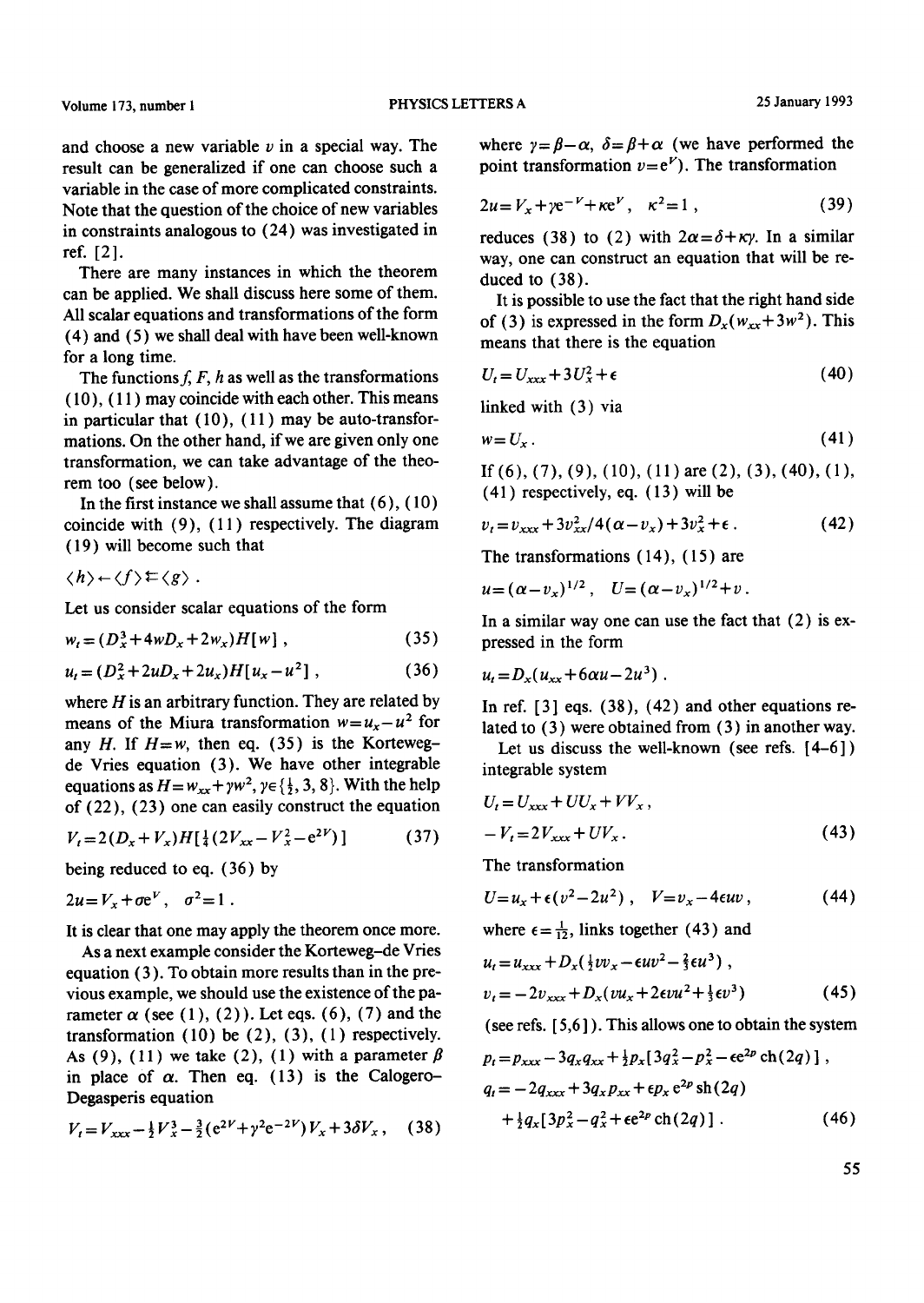Note that formulae (22), (23) give a system  $\tilde{u}$ =  $A[\tilde{u}, \tilde{v}], \tilde{v}_t = B[\tilde{u}, \tilde{v}]$  which does not coincide with (46). However, setting  $\tilde{u} = e^p \operatorname{ch}(q)$ ,  $\tilde{v} = \lambda e^p \operatorname{sh}(q)$ ,  $\lambda^2$ +2=0 we have (46) and the transformation

$$
u = 3p_x + \sigma e^p \operatorname{ch}(q) , \quad v/\lambda = 3q_x + \sigma e^p \operatorname{sh}(q) , \quad (47)
$$

where  $4\sigma^2 = 1$ . System (46) appears to be new.

There are several possibilities to construct other integrable systems. In the first place, one can take advantage of (47). In the second place, one can act as in the case of eq.  $(42)$ , for  $(45)$  has a corresponding form. Another possibility is explained by the fact that there are the system

$$
u_t = u_{xxx} + \frac{1}{2} (u_x^2 + R^2) + \alpha ,
$$
  

$$
v_t = -2v_{xxx} + 3\lambda u_{xxx} + D_x (vu_x - \frac{1}{18}v^3)
$$
 (48)

and the link between (43), (48)

$$
U = u_x, \quad V = R, \quad R = v_x - \lambda u_x + \frac{1}{12} \lambda v^2 \,, \tag{49}
$$

where  $\lambda^2 + 2 = 0$ ,  $\alpha$  is an arbitrary constant. We can use (49) together with (44).

Unlike all the above transformations of the form (10) and ( 11 ), the following ones,

$$
U=u_x-u^2v\,,\quad V=v\,,\tag{50}
$$

$$
U=u\,,\quad V=-v_x-v^2u\,,\tag{51}
$$

do not satisfy condition (20). Both (50) and (51) relate (see refs. [7,8] )

$$
u_t = u_{xx} - 2u^2v_x - 2u^3v^2,
$$
  
\n
$$
v_t = -v_{xx} - 2v^2u_x + 2v^3u^2
$$
\n(52)

to the nonlinear Schrödinger equation

$$
U_t = U_{xx} + 2U^2V, \quad -V_t = V_{xx} + 2V^2U. \tag{53}
$$

Let us make use of formulae  $(16)$ – $(18)$  in the case when  $(6)$ ,  $(9)$  are  $(52)$ , and  $(10)$ ,  $(11)$  are  $(51)$ , (50) respectively. To set in the obtained system

$$
p=2\tilde{u}/(\tilde{u}\tilde{v}-1), q=2\tilde{v}/(\tilde{u}\tilde{v}-1),
$$
  
they will be

$$
p_t = p_{xx} - \frac{qp_x^2 + 2pp_x q_x}{2(pq+1)},
$$
  
\n
$$
q_t = -q_{xx} + \frac{pq_x^2 + 2qq_x p_x}{2(pq+1)}.
$$
\n(54)

The links between (52) and (54) are

56

$$
u = p_x / 2R \,, \quad v = (R+1)/p \,, \tag{55}
$$

$$
u = (R+1)/q \,, \quad v = -q_x/2R \,, \tag{56}
$$

where  $R = (pq+1)^{1/2}$ . System (54) is closely connected with the Heisenberg model. The transformations (55), (56) arose in ref. [9] in connection with discrete models.

It will be observed that there exist examples of vector equations and transformations of arbitrarily high dimension the theorem can be applied to. For instance, there are multi-field generalizations of (50)-(53) in ref. [10].

It is interesting that the described scheme of the construction of Miura type transformations and nonlinear evolution equations yields results in the case of the Kadomtsev-Petviashvili equation (59). We start with the following transformation (57) (see ref. [11]) and eqs. (58), (59),

$$
w = u_x + \alpha - u^2 + \epsilon D_x^{-1} u_y, \qquad (57)
$$

$$
u_t = u_{xxx} + 6(\alpha - u^2)u_x + 3\epsilon^2 D_x^{-1}u_{yy}
$$

$$
+6\epsilon u_x D_x^{-1} u_y, \t\t(58)
$$

$$
w_t = w_{xxx} + 6ww_x + 3\epsilon^2 D_x^{-1} w_{yy}, \qquad (59)
$$

where  $\alpha$ ,  $\epsilon$  are arbitrary constants,  $D_x^{-1}$  is an inverse *of Dx.* An analog of the relationship (24) has the form

$$
(U-u)_x = \alpha - \beta + U^2 - u^2 - \epsilon D_x^{-1} (U - u)_y, \qquad (60)
$$

where U satisfies (58) with  $\beta$  instead of  $\alpha$ . A new variable is chosen to be

$$
e^V = U - u \tag{61}
$$

Representing (60) in the form

$$
U+u=V_x+Re^{-V},
$$
  
\n
$$
R=\gamma+\epsilon D_x^{-1}(e^V)_y, \quad \gamma=\beta-\alpha,
$$
 (62)

we can express  $U$ ,  $u$  via  $V$ . Now, differentiating (61) with respect to  $t$  and using  $(58)$ ,  $(61)$ ,  $(62)$ , we obtain

$$
V_t = V_{xxx} - \frac{1}{2} V_x^3 - \frac{3}{2} (e^{2V} + R^2 e^{-2V}) V_x
$$
  
+ 3[\delta + \epsilon D\_x^{-1} (Re^{-V})\_y] V\_x + 3\epsilon R\_y e^{-V}, (63)

where  $\delta = \beta + \alpha$ . It is not hard to verify that eq. (63) is reduced to eq. (58) with  $2\alpha = \delta + \kappa \gamma$  by means of

$$
2u = V_x + Re^{-V} + \kappa e^V, \quad \kappa^2 = 1 \tag{64}
$$